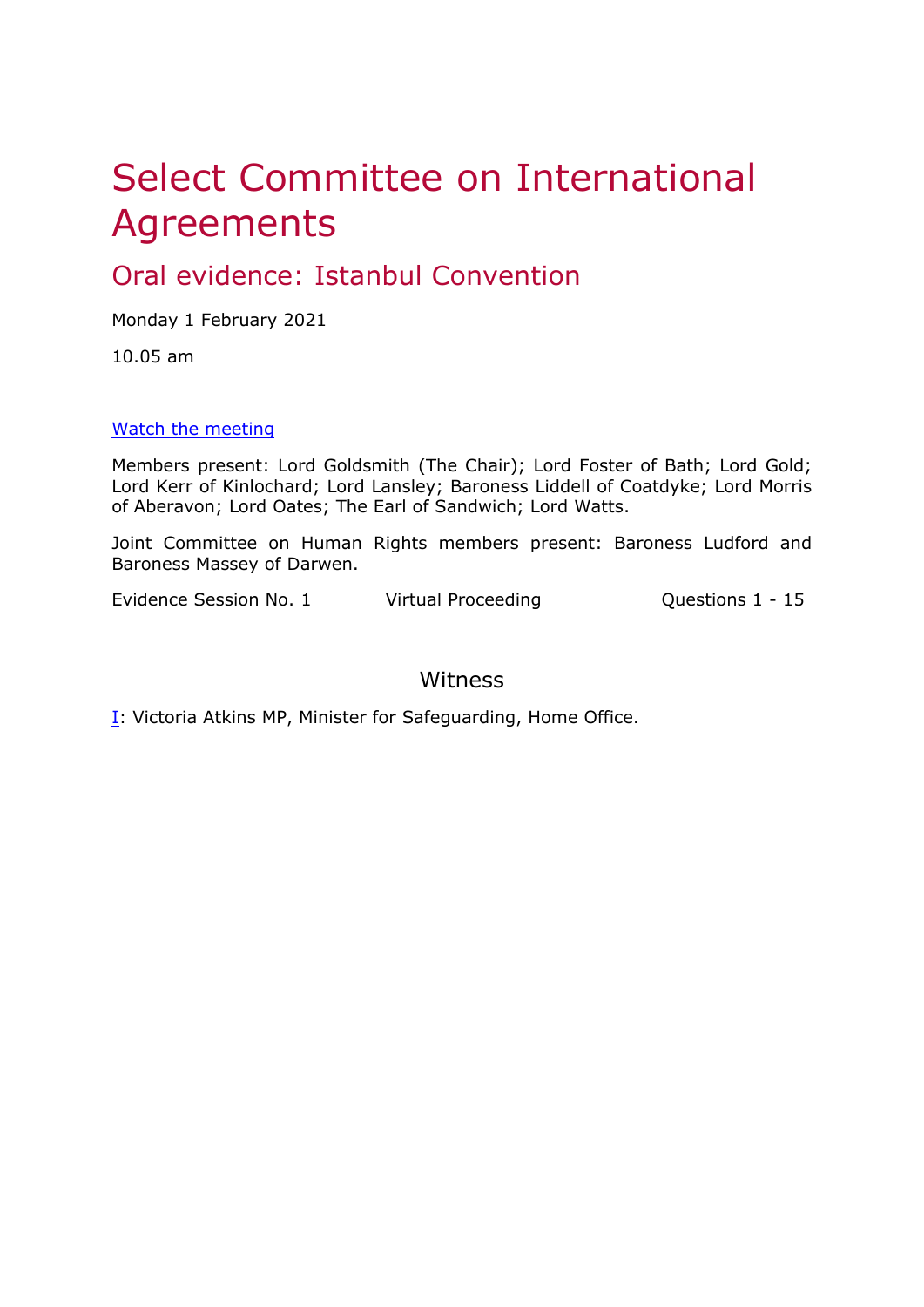# Examination of witness

Victoria Atkins MP.

Q1 **The Chair:** Good day. This is a public evidence session of the International Agreements Committee. In fact, it is the first evidence session of the International Agreements Committee, having taken over from the International Agreements Sub-Committee of the European Union Select Committee. We are very pleased and grateful that we have Minister Victoria Atkins with us. We have some issues to raise about the Istanbul Convention.

I welcome you, Minister, to our session. Thank you again for attending. I also want to welcome two other colleagues who are joining us today: Baroness Ludford and Baroness Massey. They are joining us in their capacity as members of the Joint Committee on Human Rights.<sup>1</sup> Of course, Minister, as you will know, the JCHR wrote an important report on the Istanbul Convention in 2015, so we are delighted to have the additional expertise of Baroness Massey and Baroness Ludford with us today.

Minister, the United Kingdom signed the Istanbul Convention in 2012 that is quite a long time ago—but has still not ratified it. Among the issues that we want to raise with you today are the reasons for that delay and whether the issues that stopped ratification have been dealt with or are likely to be soon. Do you know how common it is for international agreements to remain unratified for such a long time?

*Victoria Atkins:* Thank you, Lord Goldsmith, and thank you to the committee for inviting me to give evidence today on the important issue of the Government's work to tackle violence against women and girls but, in particular, our commitment to the Istanbul Convention. We are committed to the convention. We are committed to ratifying the convention when we are in a position to do so, but as, I suspect, the committee knows, we must not ratify a convention until we are satisfied that we are fully meeting the obligations within that convention.

We are there. We are complying with the convention. Indeed, we are exceeding the requirements of the convention in all but three areas: psychological violence, in Article 33; extraterritorial jurisdiction, in Article 44; and non-discrimination relating to refugee or migrant status and resident status, in Article 4(3) and Article 59.

Northern Ireland is not yet compliant with Article 33, but it will be once the new domestic abuse offence in the Domestic Abuse and Family Proceedings Bill is enacted and implemented by the Assembly. I understand that the Bill was before the Assembly in January and it is expected to be implemented in autumn of this year.

Extraterritorial jurisdiction, as your Lordships will know, is dealt with in the Domestic Abuse Bill, which is in Committee in your Lordships' House.

<sup>1</sup> Also referred to as JCHR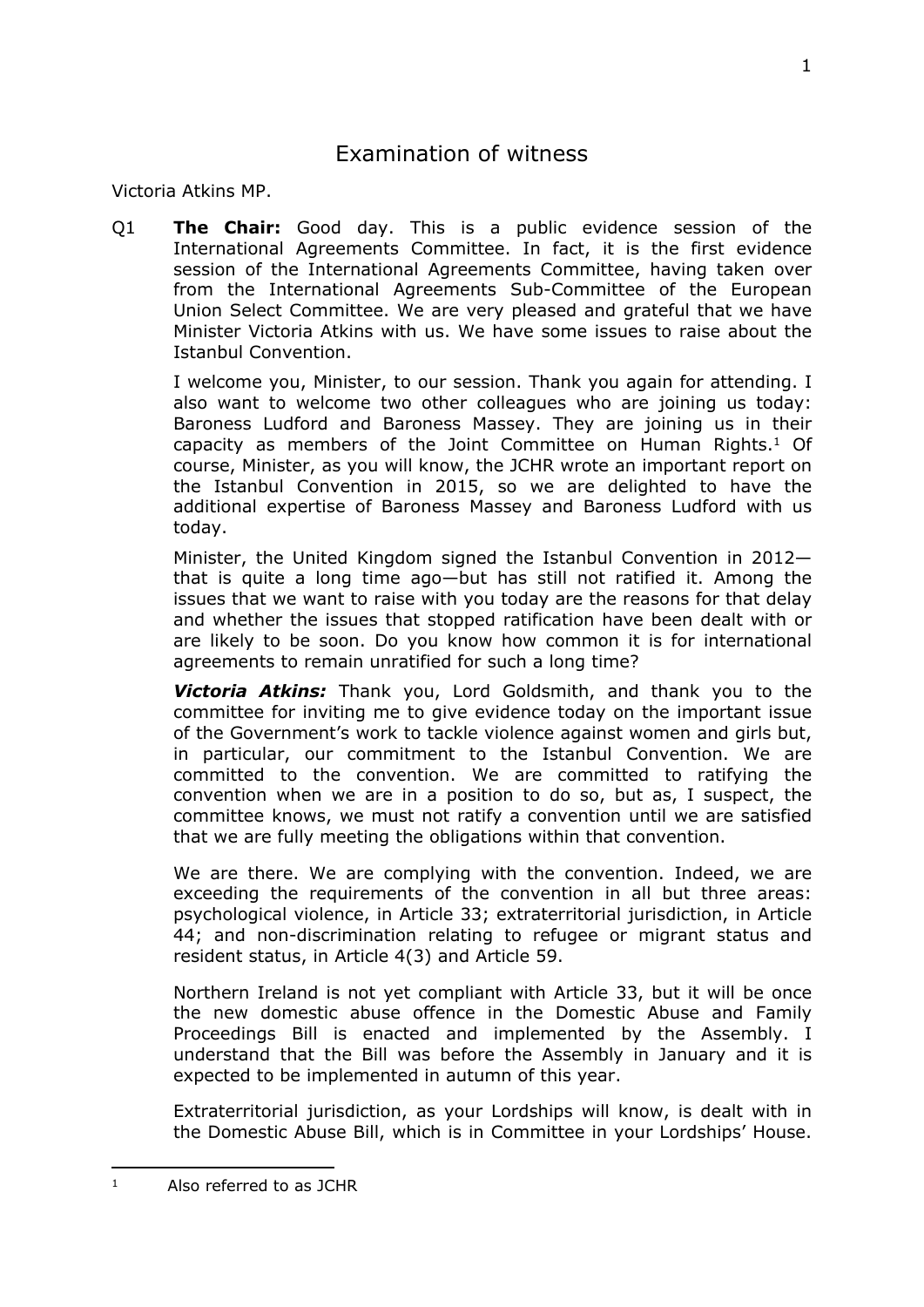I am so delighted that it is, and I am watching very carefully the debates that are happening at the moment. Clauses 66, 67 and 68 of the Bill deal with extraterritorial jurisdiction. Once the Bill is passed, Royal Assent is gained and we are able to implement, we will have satisfied that criterion as well. That leaves us with the articles on how we deal with migrant victims of domestic abuse or violence.

I know that this is an issue that gravely concerns your Lordships' House; it concerns my House as well. We are reviewing our position on this, as I made clear in the Statement on progress that I laid before Parliament in October, pending the outcome of the Support for the Migrant Victims scheme which I announced at the Second Reading of the Bill in the House of Commons.

On your question about how it applies to other agreements, we will ratify this convention—let us be very clear about that—but we have to ensure that we are meeting the criteria of the convention. Indeed, in many regards we are exceeding it, as I say. Of course, the work to comply with the convention means that women and girls are being protected, but also that male victims of sexual violence and so on are being protected, as we make our journey towards ratification.

I have asked officials the very challenging question you have set about how common it is for international agreements to remain unratified, and I am told that there are two examples: the Lanzarote Convention, relating to child sexual abuse; and the Hague Convention, relating to cultural properties.

We signed the Lanzarote Convention in 2008 and ratified it in 2018. The Hague Convention for the Protection of Cultural Property in the Event of Armed Conflict was signed in 1954, with a second protocol in 1999, and we ratified them in 2017. I very much expect we will be doing better than that example, but I appreciate that it has taken time. I hope the committee understands that we are doing this because we want to get it right on the ground for victims of sexual violence and other forms of violence against women and girls.

**The Chair:** Thank you, Minister. We understand that the Government need to be satisfied that they are complying with their obligation before they ratify, otherwise they are immediately in breach of their international law obligations.

As you may know, this committee has a great emphasis on trade at the moment because of the trade agreements which the Government are making after our exit from the EU, but we are responsible for national agreements more generally, so we will be watching that. That is one reason why this session covers something that is not trade, of course, but is violence against women and girls.

Thank you for that. I move to Lord Morris to pose the next question.

Q2 **Lord Morris of Aberavon:** What has been the practical effect of the UK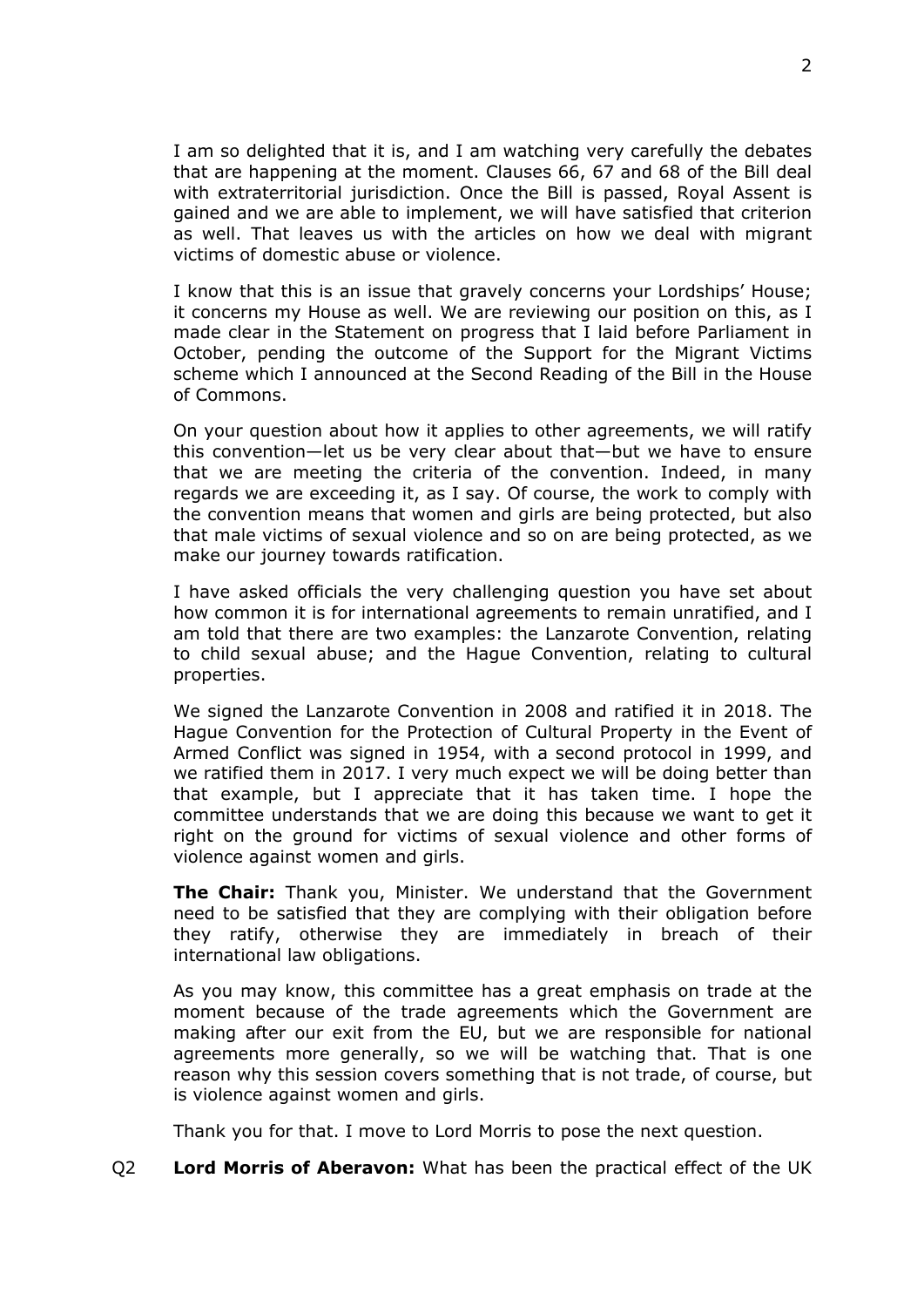not ratifying the convention?

*Victoria Atkins:* In our work in the years since we signed the convention, we have achieved a great deal in tackling violence against women and girls. It goes to the point, which Lord Goldsmith has rightly emphasised, that we have to have the journey of compliance before we can ratify. We have taken a range of measures over the last eight years to help women and girls. I will refer to my list, if I may, because there are quite a few.

We have committed funding of £100 million to tackle violence against women and girls, particularly for front-line services that do an absolutely critical job in protecting women and girls and other victims of these sorts of offences.

We have introduced new stalking protection orders with criminal sanctions for breaching them. This was a great step forward for protecting victims of stalking. Perpetrators can be extremely devious, frankly, in the way they commit their crimes, so we wanted to have the civil order but also have the criminal breach of it and, importantly, introduce positive requirements in those orders for the perpetrator potentially to undergo a mental health examination or other forms of intervention.

We have criminalised forced marriage and we have introduced lifelong anonymity for victims of forced marriage and female genital mutilation. We have brought in a new mandatory reporting duty on female genital mutilation and we have created a new offence of failing to protect a girl from FGM.

We have increased funding for rape and sexual abuse support services. We have created a new criminal offence of disclosing private sexual photographs and films without the consent of an individual. We have launched the Revenge Porn Helpline, and of course introduced the offence of publicising revenge porn.

The biggest piece of work, which you will be very aware of at the moment, is of course the landmark Domestic Abuse Bill. That Bill does so much, I think, to turbocharge what we as a country are doing to tackle some of these invidious crimes against women and girls. Domestic abuse affects 2.3 million adult victims in England and Wales. We know that many children are also affected who live in abusive households.

The Bill introduces measures such as the domestic abuse commissioner, who will be holding national and local government to account, but it also: sets up the Part 4 duty on tier 1 local authorities for specialist services for people living in safe accommodation; introduces new domestic abuse protection orders; and, critically, has a definition of domestic abuse, in Clause 1, with all the statutory guidance that flows with it.

These are really positive steps forward for helping victims living in our country.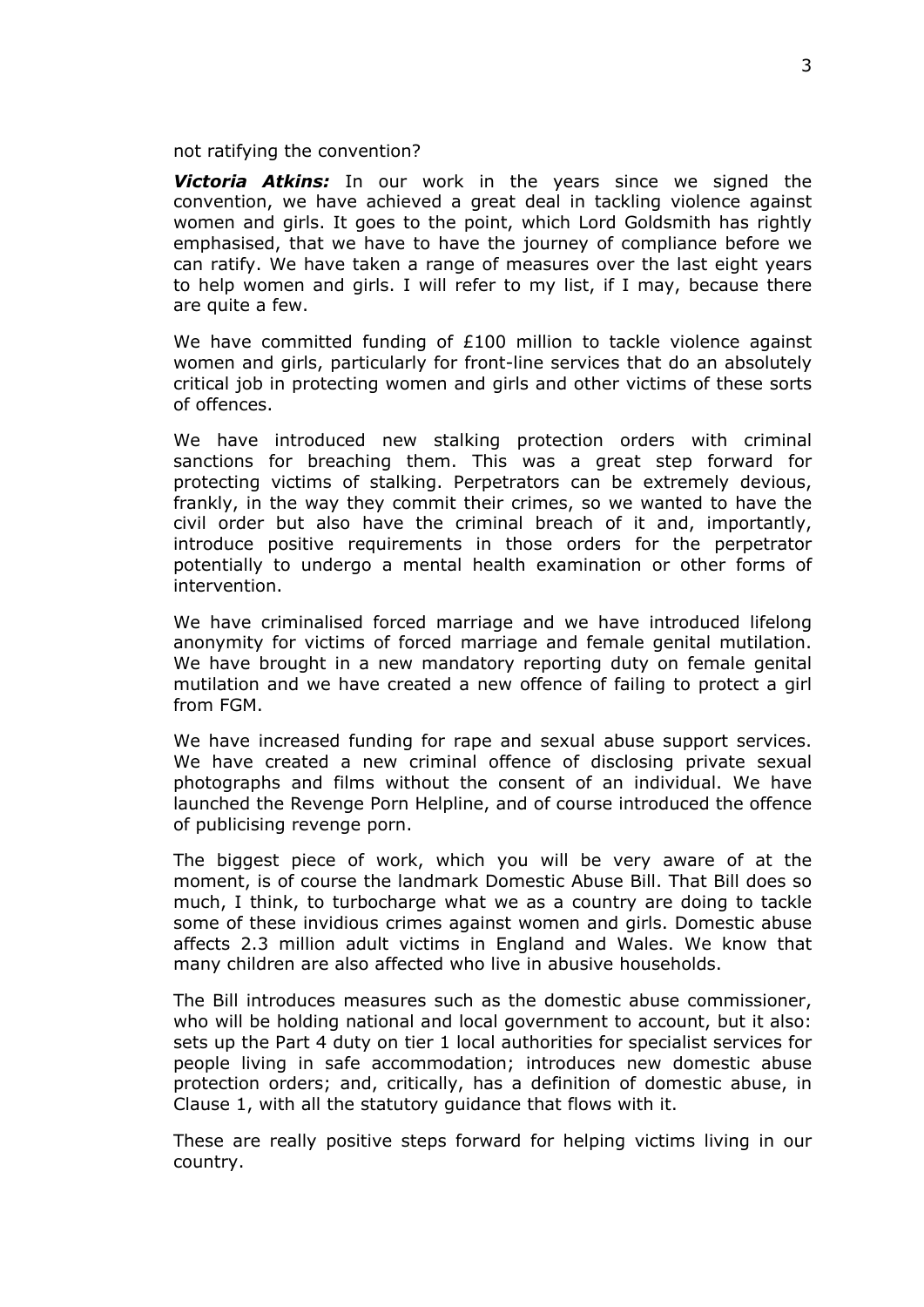**Lord Morris of Aberavon:** Thank you very much. That is very positive. I have taken part in debates on the Domestic Abuse Bill and on the definitions of domestic abuse, but I come back to my original question. What has been the practical effect of not implementing?

*Victoria Atkins:* As I said, we are exceeding the requirements of the convention in all but three areas: psychological violence, extraterritorial jurisdiction and how we are looking after migrant victims.

In response to those three areas, we have very clear measures for closing the gaps in the law that may exist but also for addressing the support needs of migrant victims through the Support for Migrant Victims scheme. We are in the middle of the tendering process at the moment and have specialist organisations that are applying to us. We want to get that scheme started as soon as possible so that we can start helping the other category of migrant victims, who are not already helped through the DDVC, the destitution domestic violence concession, scheme.

This has been a journey, and we are working on the practical effects to meet the requirements of the convention in any event before ratification, as we are obliged to do.

Q3 **Lord Morris of Aberavon:** In the meantime, until it is ratified it is no use in our own domestic courts, as you will be well aware. Is there a gap here, and would it not have been better to have implemented it by one single piece of legislation rather than tacking it on to the Domestic Abuse Bill, which I have taken a small part in?

*Victoria Atkins:* Are you referring to ETJ—extraterritorial jurisdiction?

**Lord Morris of Aberavon:** Yes.

*Victoria Atkins:* I would not say that it was tacked on to the Bill. I would humbly disagree, if I may. While I have been Minister I have been advocating its inclusion in the Bill as a very positive step forward. We lay out in the Bill the offences to which ETJ will extend. Indeed, through Clause 68 and Schedule 2, we are including course of conduct offences, such as coercive controlling behaviour, which of course we made an offence in the Serious Crime Act 2015.

The body of work that we are building on as a country—of course, this is replicated across all four corners of the United Kingdom—to tackle DA in particular will, I hope, make a real change to victims of domestic abuse. Sadly, as we know from the support for helplines during the pandemic and so on, there is a need there. We have seen increases in calls to helplines across the board. I believe that this Bill will go a great way to helping to address some of the needs of victims of DA in particular but other forms of VAWG as well.

**The Chair:** Thank you. Lord Lansley, you want to ask a supplementary at this point.

Q4 **Lord Lansley:** Yes, if I may. Good morning. It is good to see you here,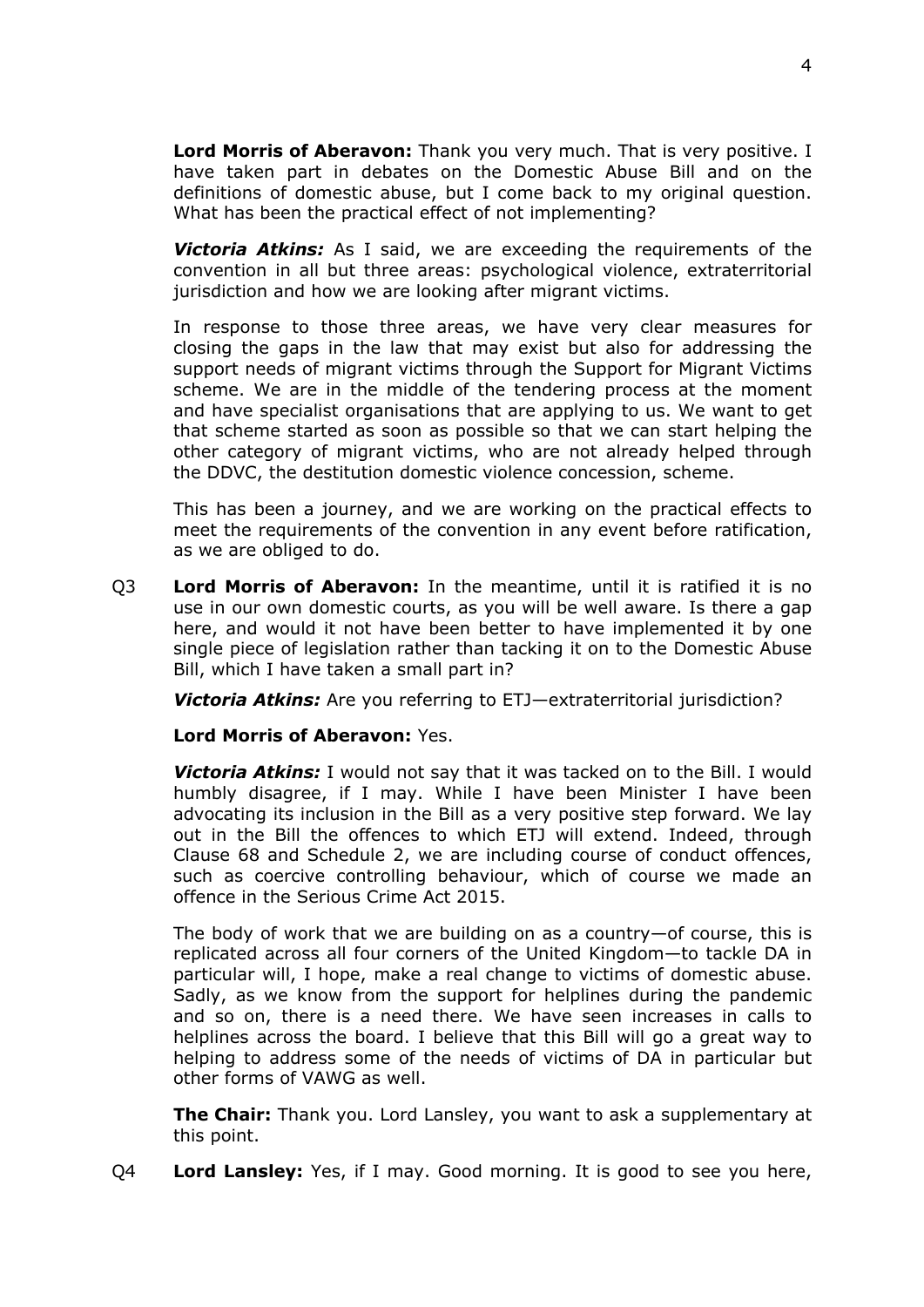Minister.

Focusing on the legislative processes concerned, I will start with the Domestic Abuse Bill. There was a domestic abuse Bill in the previous Session. Could you tell us what the Government's approach was then to incorporating all the necessary legislative changes, including extraterritorial jurisdiction, to get that Bill on to the statute book?

**Victoria Atkins:** You are pointing to the history of this Bill, which I have lived with through, I think, the last two years. We really wanted to ensure that this Domestic Abuse Bill was a Bill that answered the needs of victims and which we could be proud of having passed as a country. You may know that we have had a very thorough scrutiny process throughout the journey of this Bill. We have been very receptive to amendments and points of view that have been expressed across the House of Commons and now during the Committee stage in the House of Lords. I am very proud of the real consensual and collegiate approach that has been taken to this Bill. It has been a real honour to be involved in it.

On the journey of the Bill, we launched the consultation back in 2018, I think—I am testing my memory—and we had something like 3,000 responses to that, from specialist organisations, victims and members of the public. We reviewed that very carefully and we published the draft Domestic Abuse Bill. That had pre-legislative scrutiny through the Joint Committee, which produced a very detailed report. We have either met or answered those recommendations. Indeed, some of the committee's recommendations have been incorporated into the Bill as it has made its journey through. The Bill was introduced but, if I recall correctly, we had a new Parliament, which meant that the Bill fell. We then reintroduced it in October 2019. Then we had the general election and so we reintroduced it a third time early last year.

We were very conscious, incidentally, as was Northern Ireland, that although the Executive and the Assembly were not in place, the Article relating to psychological violence still had to be satisfied for Northern Ireland. So in the first and second iterations of the Bill we included measures relating to Northern Ireland and psychological violence.

However, I am happy to say that since the Assembly has re-formed I have spoken and worked very closely with my counterpart in Northern Ireland. They are very keen for their legislation to be updated and to include this, so we have—quite rightly, because it is a devolved matter removed the parts relating to Northern Ireland and psychological violence from this third iteration of the Bill, because Northern Ireland is dealing with it themselves. They are making great progress on their Bill and, as I say, we very much hope that it will be implemented in autumn this year.

That is a potted history of the Bill thus far.

**Lord Lansley:** Yes, it is a complex legislative history. There was clearly all-party support, as evidenced by the Private Member's Bill in 2017. If I remember correctly, 135 Members of Parliament arrived on a Friday to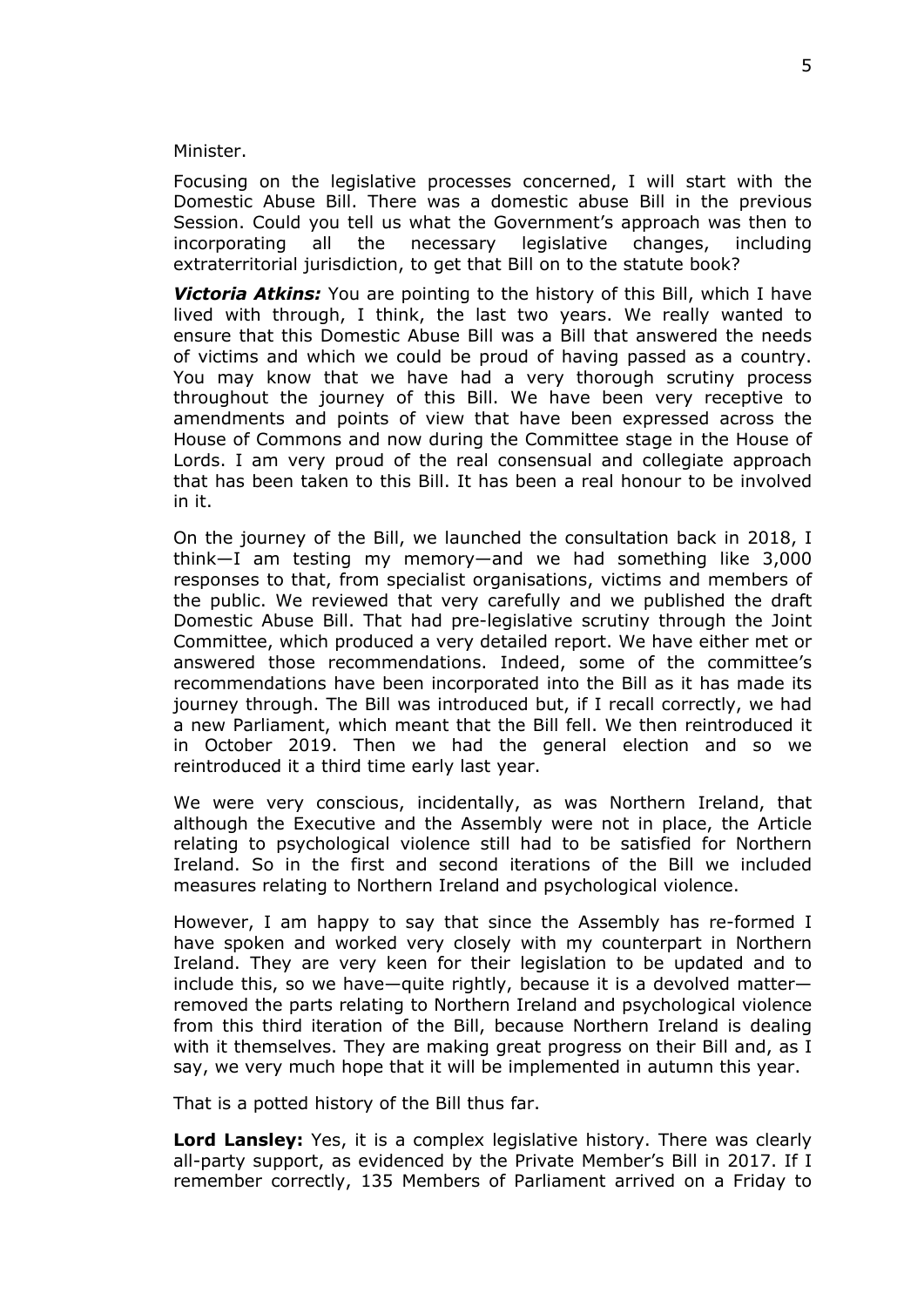see it through. So was there not a moment in 2019, notwithstanding Prorogation, that in the wash-up the extraterritorial jurisdiction measure might have been taken out and passed with all-party support? Was an opportunity perhaps missed?

*Victoria Atkins:* I do not recall thinking that or indeed being advised about that. When we introduced the Bill, it was at such an early stage and we were very conscious that both Houses would want to scrutinise it very carefully. We have very much enabled and encouraged that. It was not at a stage where we felt it would be right to try to speed things up and to cut down that scrutiny. I appreciate that, looking at the timetable and with the benefit of hindsight, one would want certain parts to be expedited, but I believe that we have had to take this course of ensuring that we give the scrutiny that the Bill and the subject matter deserve.

If I may, I will give an indication of the Government's determination and commitment to the DA Bill. I think it was pretty much the only Bill, or one of one or two Bills, that were called back during the first lockdown to go through Second Reading and Committee stage in the House of Commons, because we were so keen to get the Bill moving. I give huge thanks to Members of Parliament but also to House of Commons staff who enabled that to happen during the first lockdown.

We very much want to get this passed and get Royal Assent through so that we can start implementing some of the enormous changes that the Bill will bring about.

**The Chair:** We move to Lord Gold. I know that part of what you want to ask may have been covered already, Lord Gold.

Q5 **Lord Gold:** Good morning, Minister. Lord Morris has really covered the ground, which is whether this could have been covered in one piece of legislation. I have to say, listening to your answers to the questions and thinking this through, I am a little bit concerned as to whether, as Lord Lansley has pointed out, the whole thing could not have been speeded up.

Although this may be a one-off, when finally the treaty is ratified, looking back and thinking about whether matters could have been improved, I suspect that in your previous life dealing with the Serious Fraud Office, if it had taken this length of time to deal with anything, you would have been very angry indeed. I think that what has been achieved is very good, but it would be very good to have assurance that if something similar happens in the future we can speed things up.

*Victoria Atkins:* Thank you for that. In my previous life, I used to prosecute national-level frauds. Those cases took many years to prosecute—in fairness, not necessarily by the Serious Fraud Office but by prosecuting organisations.

The convention is really important. We signed up to it in absolute good faith in 2012. We have wanted to go beyond the convention. However, and I hope the committee would agree with this, we could not possibly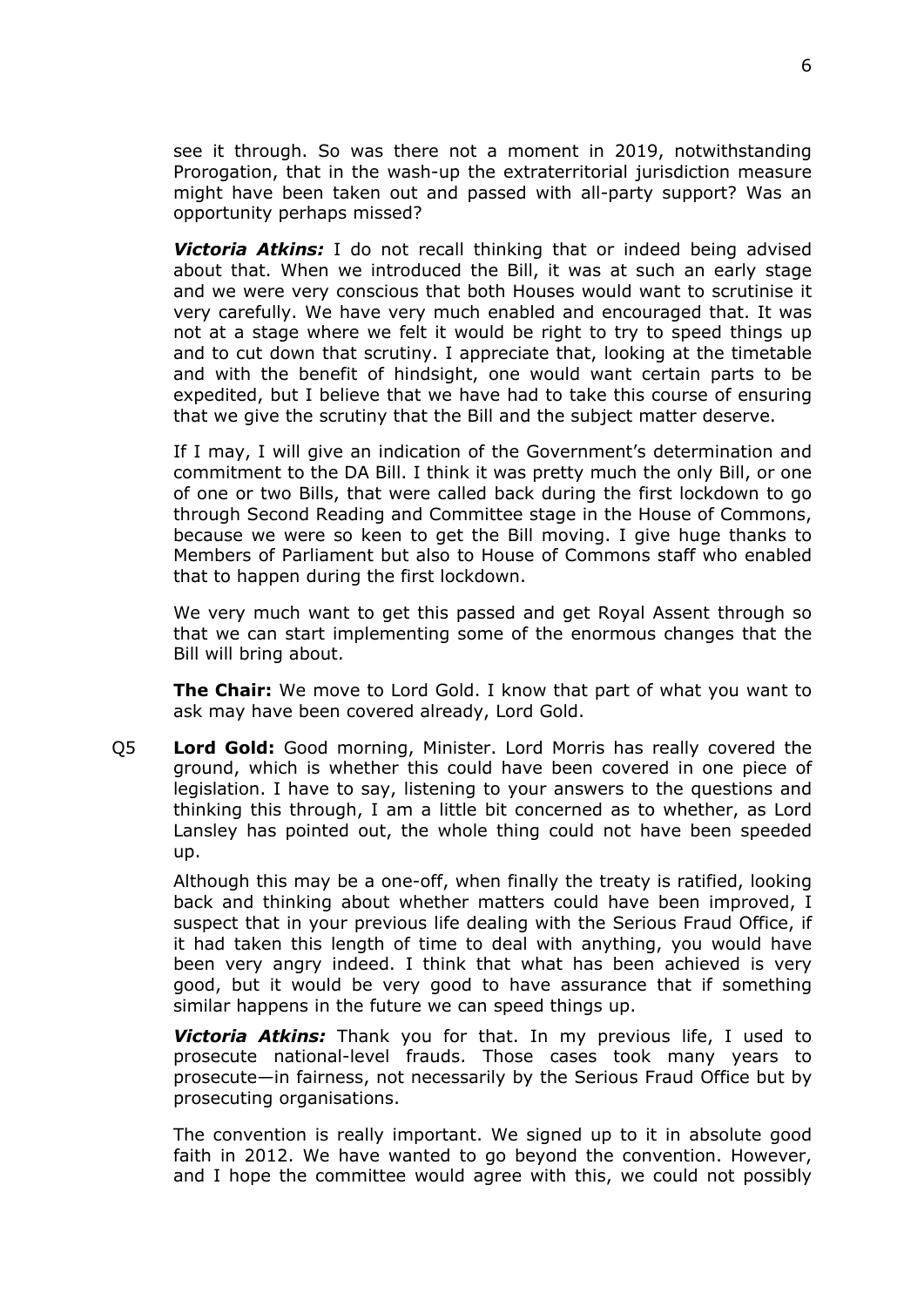have a box-ticking exercise to ratify it. It is interesting, Lord Gold, that you take that view on the Domestic Abuse Bill. I am afraid that I would have come under quite concerted criticism in the Commons had we tried to reduce the level of scrutiny in our place. We welcomed the contributions of the Joint Committee to really drive us and challenge us to try to do more.

During the convoluted history of the Bill, as I set out to Lord Lansley, we have been able to make some really important changes. In this latest iteration, we have been able to introduce Part 4, which is the statutory duty on local authorities to provide specialist services for people living in safe accommodation. We have also been able to make a commitment in the Bill about priority housing and priority need for housing for victims of domestic abuse who are made homeless through abuse. There have been some real improvements to the Bill through the course of the scrutiny.

I completely understand that this committee's role is to scrutinise and hold government Ministers to account on the timeliness, as well as the quality, of the Government's responses to international agreements. Perhaps we will have to agree to disagree on how long this has taken, in that I am convinced now that the Bill is in a much better place than it was when we introduced the draft Bill. We have been very open and wanting to improve it with the help of parliamentary colleagues across both Houses.

**The Chair:** Thank you. I will move on. We have a number of questions still to come. You are giving some very important answers, but I will ask my colleagues and, if I dare, you too, Minister, to try to be a little bit brisker on some of them, so that we get through all the material and you can get off to the other important duties you have.

Q6 **Baroness Liddell of Coatdyke:** It is very good to hear your passion for these issues, but just last week, on 25 January, the Secretary-General of the Council of Europe was rather exasperated when he said that the Istanbul Convention remains the "gold standard" for addressing violence against women and domestic violence and calling on all member states that have not ratified to do so "in the interests of women and all of society".

Can you give us some kind of timetable and some indication of the areas where steps will have to be taken to meet the requirements of the convention in domestic law, and can you give us your guarantee that these will be completed by the end of 2021?

*Victoria Atkins:* Thank you for that. We are committed to ratifying as soon as possible, but I cannot, I am afraid, give a precise date or give the assurance you are seeking. As I say, there are only three areas now that are outstanding. The first is Article 33, psychological violence, in Northern Ireland. That completed its passage through the Assembly on 18 January and Royal Assent is expected in February or March. However, I am told that we may be waiting until autumn later this year for implementation.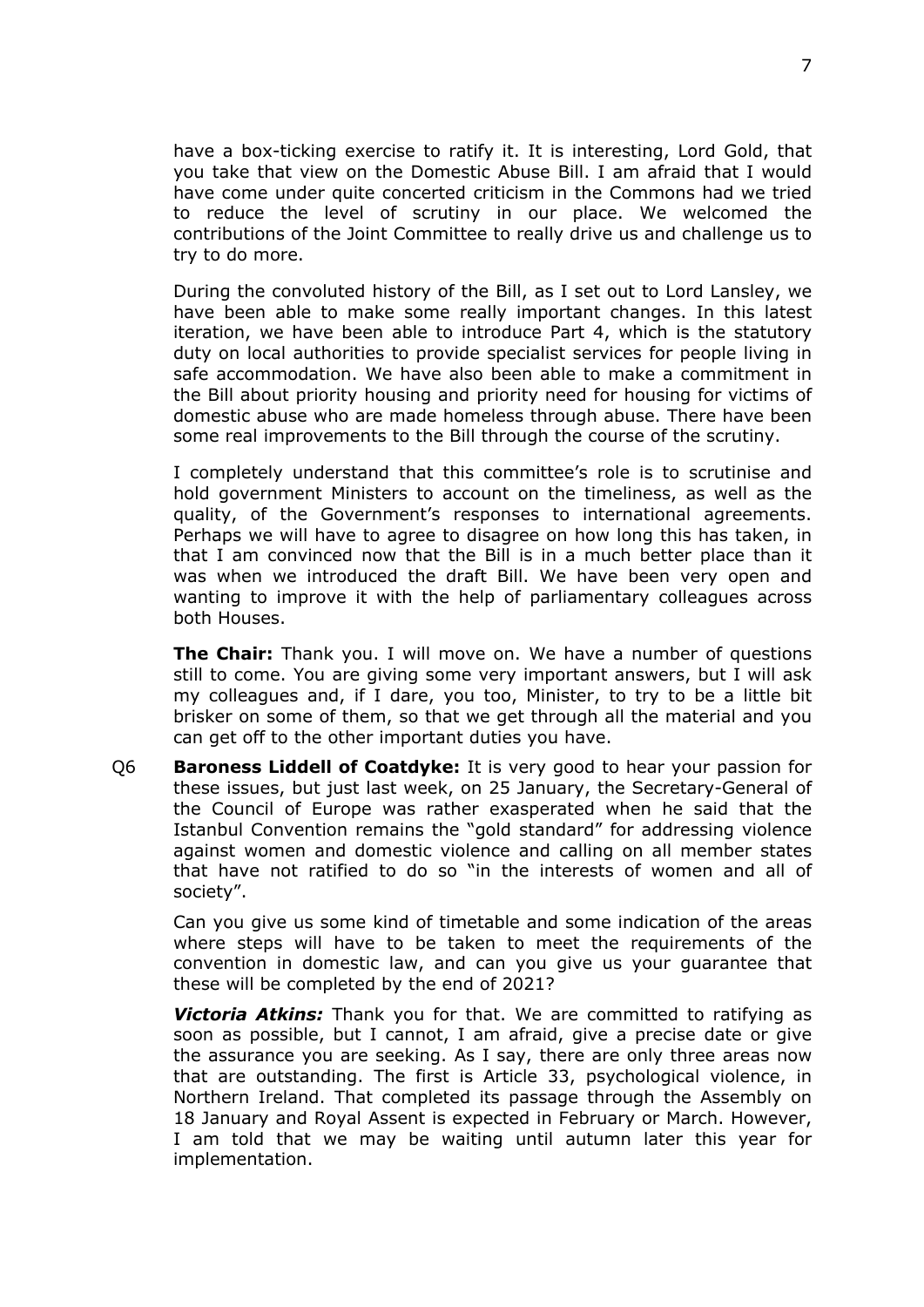Article 44 is the extraterritorial jurisdiction point. Again, that is in the Domestic Abuse Bill, so the sooner we get the Bill passed the better. It will automatically come into force in England and Wales within two months. I understand that it will take a little longer in Scotland and Northern Ireland, but we will certainly meet those requirements by the end of the year.

The third area relates to migrant women under Article 4(3) and Article 59. As we have said throughout, in our response to the Joint Committee and in the Statement that I laid before Parliament in October, this is under review. The Support for Migrant Victims scheme is about to be launched, and we want to look at how that scheme works as part of the ratification process.

**The Chair:** We will come back to the last point, but we now go to Baroness Massey.

Q7 **Baroness Massey of Darwen:** Good morning, Minister and colleagues. As the Chair said at the beginning, I am a member of the Joint Committee on Human Rights. I am a fairly recent member, so I was not on that committee when it produced its report in 2015, as the Minister said. I am also a member of the Parliamentary Assembly of the Council of Europe; I speak mainly on children's issues there. I remember much frustration and impatience about people not ratifying conventions. I was there when the UK ratified the Lanzarote Convention, much to everyone's delight. There was a reception and everybody cheered, so that was very nice.

My question should be very brisk, because you addressed many of these issues in response to the questions from Lord Lansley, Lord Morris and Baroness Liddell. It is about the need to address the issue of extraterritorial jurisdiction, which of course has been around since 2014 and is well understood. It has taken a long time to pass this legislation, as Baroness Liddell pressed you on, and the priority given to this is clearly on your mind and on our minds. Could you be any more precise than you were with Baroness Liddell about what priority this is being given? Thank you.

*Victoria Atkins:* Do you mean on extraterritorial jurisdiction specifically?

#### **Baroness Massey of Darwen:** Yes.

*Victoria Atkins:* It is in the Domestic Abuse Bill. Clause 66 sets it out very clearly in relation to murder, manslaughter, offences against the 1861 Act and the Infant Life (Preservation) Act. We have corresponding measures in the next clause for Northern Ireland. Clause 68, which forms Parts 1, 2 and 3 of Schedule 2, contains amendments to provide for extraterritorial jurisdiction over certain other offences in England and Wales.

It is interesting that you raised the Lanzarote Convention. As the committee knows far better than I, the default position ordinarily is that there is dual criminality in international agreements, but there are very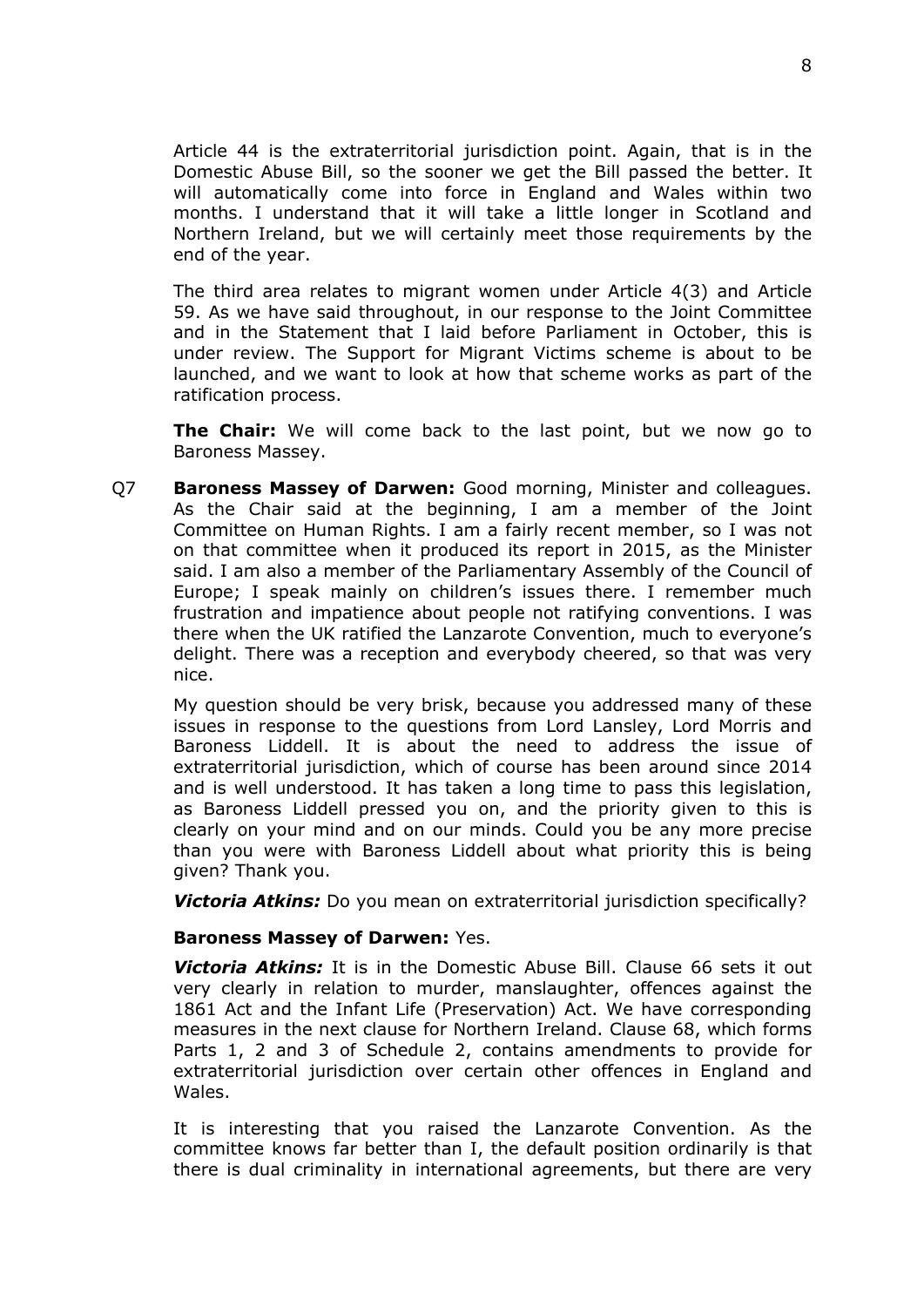specific exceptions to that rule, including child sexual abuse under the Lanzarote Convention and, of course, forced marriage and FGM. Under this Bill, what we call the course of conduct offences, such as coercive control and behaviour, will also be made an exemption. It is very welcome news, and I am very pleased that this Bill will achieve that.

**Baroness Massey of Darwen:** Can you say anything more about the priority that will be given? Are you saying that, because it is in the Domestic Abuse Bill, it will proceed as a normal kind of thing?

*Victoria Atkins:* The Domestic Abuse Bill is a clear priority for the Government. The Prime Minister is a great advocate for work on this Bill. It flows that the Istanbul Convention is a priority for the Government. That is why we are going to such great efforts to meet the final three articles that we have not yet satisfied. I say "we"; of course, I am grateful to Northern Ireland Assembly colleagues for playing their part in this as well. We have had great working with the devolved authorities, and I understand that their legislative consent Motion is ready and raring to go in Scotland and Northern Ireland in respect of this legislation.

#### **Baroness Massey of Darwen:** Thank you.

Q8 **Lord Kerr of Kinlochard:** Good morning, Minister. I am a trustee of the Refugee Council and I need to declare that interest. My interest this morning is specifically on the Article 4(3) problem of discrimination against refugees. Article 4(3) of the convention says that victims' rights have to be respected, irrespective of their migrant or refugee status.

As I understand the problem—the third problem that you described migrants do not have access to refuges because of their migrant status, or rather non-status, and they do not have access to housing benefit because they do not have access to public funds. If that is the problem, why do you need more time to study its scale and scope? Why can you not just solve it?

*Victoria Atkins:* Thank you, Lord Kerr. I am genuinely grateful to you for raising this, because I know this is an issue that troubles colleagues in my House but also in your Lordship's House.

If I may take us back a little bit in the history of work to tackle domestic abuse, we absolutely recognise that migrant victims of domestic abuse can face extraordinary pressures, in addition to the pressures that may be flowing from their abuse. That is why in 2012 we introduced what is called the destitution domestic violence concession, DDVC, which helps victims who have come into this country, perhaps on a spousal visa, who have settled here and have—

**Lord Kerr of Kinlochard:** Can I interrupt you for a second? You said that there were three problems holding you up now, and this is one of them, so what you did in 2012 is irrelevant because it does not allow you to ratify the convention now. What do you need to do to ratify the convention now? Why can you not just accept an amendment to the Domestic Abuse Bill, like the one put forward by the End Violence Against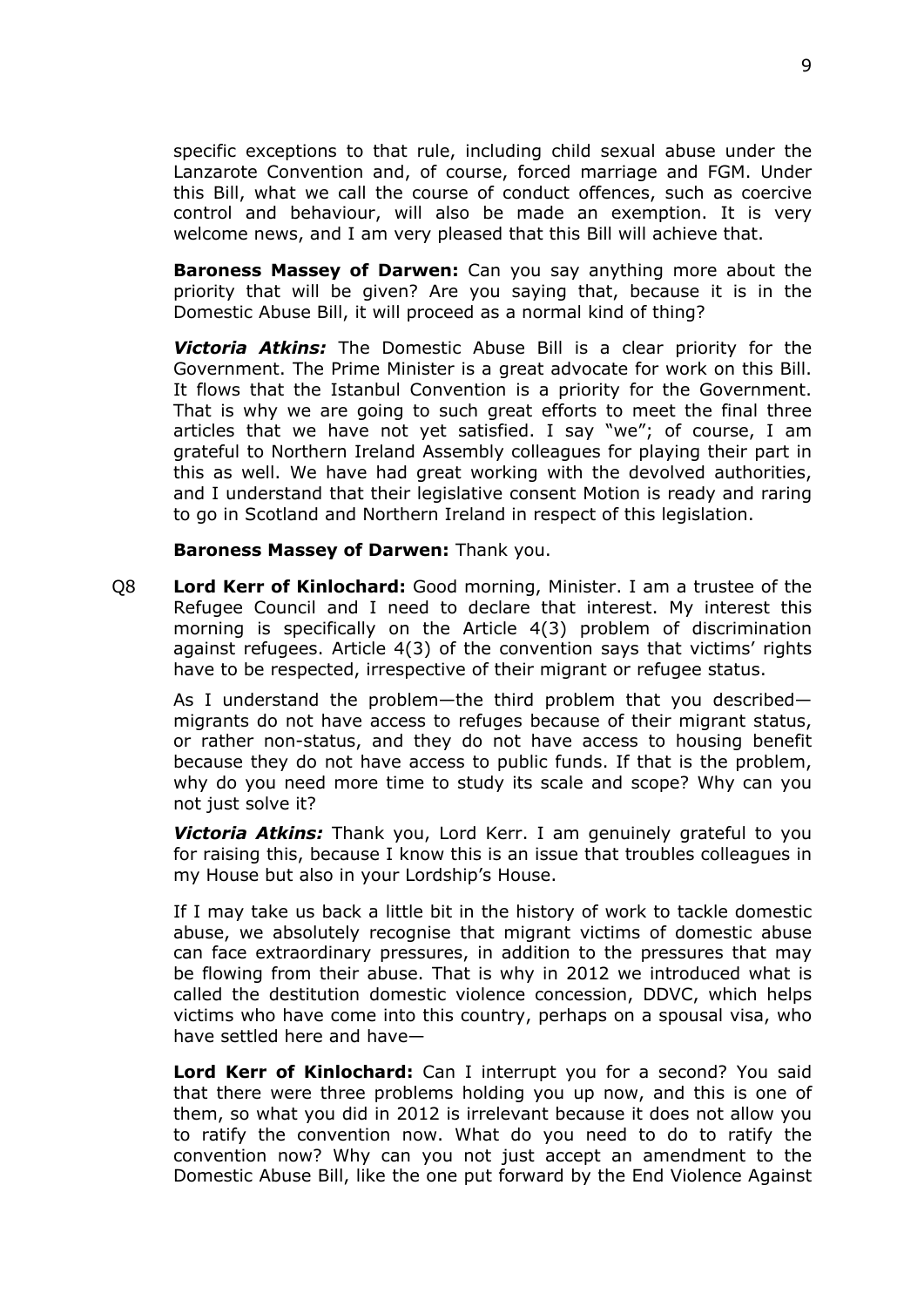Women Coalition, and thus allow migrants access to refuges?

*Victoria Atkins:* The DDVC is absolutely relevant, because I would not want anyone on this committee to fall into the misapprehension that migrant victims are a homogenous group of people who have exactly the same needs and for whom there is no support available, because that would be incorrect. The destitution domestic violence concession is absolutely relevant, because it applies to migrant victims who have a legitimate expectation of settled status in this country. That has been in place since 2012. Those migrant victims can be looked after, and indeed are looked after, through the benefit system but also through seeking help with their immigration, because they have a legitimate expectation of living in this country and spending their lives here.

That is not the case for the second category of migrant victims. These victims will come in on a visitor visa of six months. They may be here on a student visa of a year. They may be here illegally. They may have been trafficked, in which case incidentally the national referral mechanism would be open to them as victims of modern slavery.

That is the cohort that we are very concerned about, by definition, because not everybody is registered with the state if they have been trafficked here, for example. Trying to gather the figures and the understanding of the needs of these victims, how many there are and what sort of help they need, is a critical part of us building a sustainable programme of support for these victims. We want to do that. We are absolutely clear about that, but at the moment I do not have the evidence available for me to be able to build that programme. That is why, at the Second Reading of the Domestic Abuse Bill, I announced our Support for Migrant Victims scheme, which will sit alongside the DDVC to help migrant victims who do not have access to the DDVC or other forms of support, such as the national referral mechanism.

I announced it in the Second Reading. We have worked side by side with charities, which have been brilliant in helping us to understand some of the pressures they face on the ground. We have drawn up the scheme. I accept that it has taken time. We have listened very carefully to the concerns of the charities when it comes to how the scheme is drafted. They have asked, for example, that the scheme lasts for longer than we perhaps were initially able to pledge, because they want to ensure that the scheme is set up properly and that we get the proper data from it. Once that pilot project is completed, we will have much better data than we have at the moment to build up the programme support.

I absolutely understand the wish to go faster on this, but I cannot look you in the eye and say that somebody who is here on a visitor visa of six months has the same needs as somebody who is here with their children, having lived here for many years, on a spousal visa, who has been prevented from obtaining indefinite leave to remain. There are clearly big differences, and we need to get that data to build the programme of support.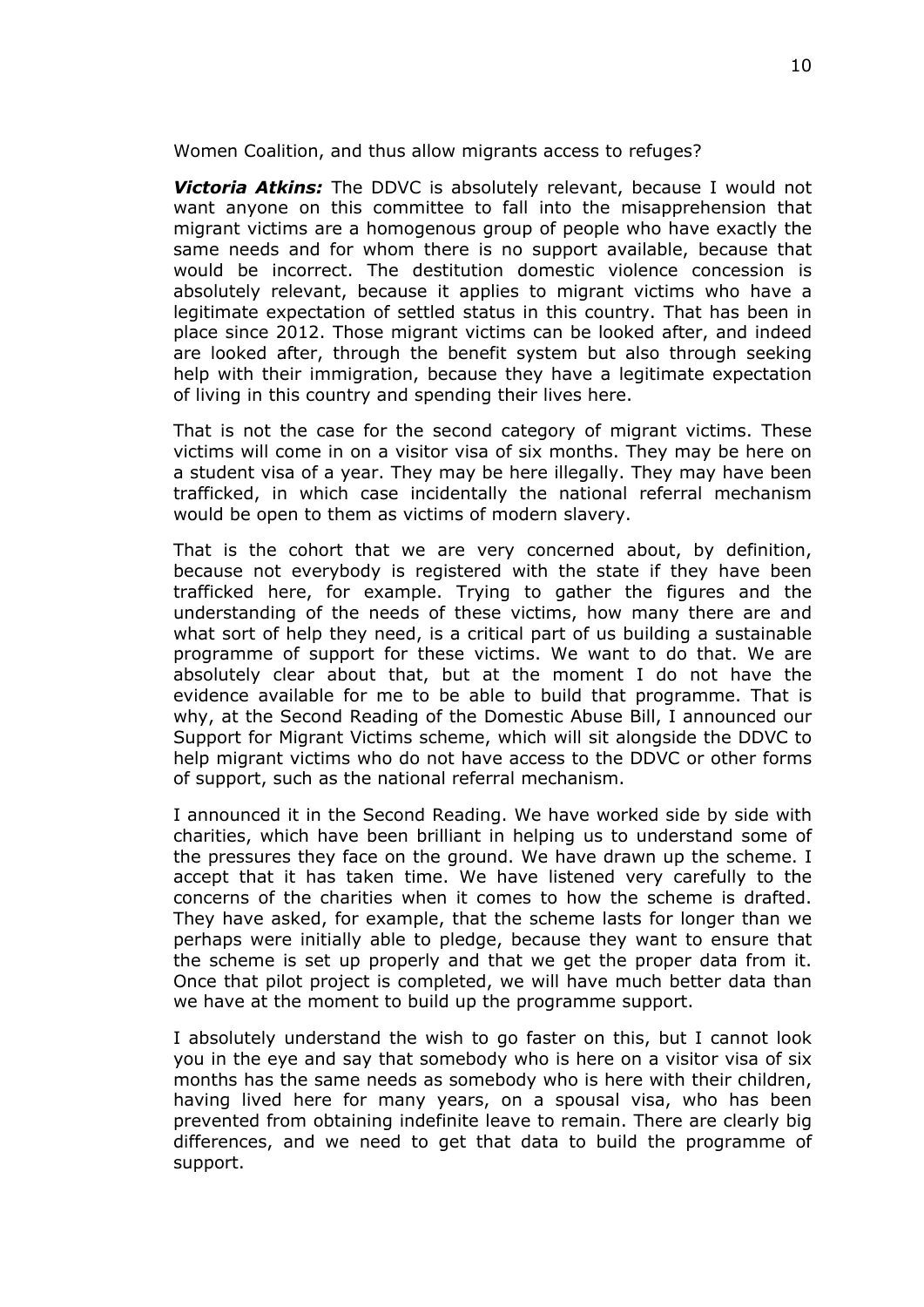**Lord Kerr of Kinlochard:** When do you think you will have the data?

*Victoria Atkins:* We published the scheme in draft in September-October precisely because we wanted the charities to look over it, to give us constructive criticism and ideas as to where we needed to do better. They did that. We have listened to the charities and we are in the middle of the tendering process at the moment. All being well, we hope that we will be able to get the scheme started in the next month or so, and then it will last for 14 months. That is the period that we have been able to extend the funding for. At the end of that, we will, I hope, have very clear data as to the sorts of needs we need to address. We absolutely want—

**Lord Kerr of Kinlochard:** So you are saying that you will not be able to ratify the convention until the end of 2022 or 2023 at the earliest.

*Victoria Atkins:* There are options open to us. I am clear that, for us to do right and proper by the convention, we have to let this review take its course. At this point, I cannot help with the precise date, but we will be keeping it under very close review.

**The Chair:** I will bring in Lord Sandwich now, because his question follows on precisely from Lord Kerr's questions and is something that troubles me as well.

Q9 **The Earl of Sandwich:** Good morning, Minister. My background is with NGOs, so I am very concerned about this issue. The End Violence Against Women Coalition is, as you know, arguing that the pilot is unnecessary. I think it represents 99 organisations, and that includes many of the frontline workers. It is a very strong lobby that you have to deal with, there.

You have explained the differences between different categories and how you have to wait, but it puzzles me that this should satisfy the convention. It is a partial exercise and the funding is limited, of course. That is another thing that concerns everyone. How can you justify that?

*Victoria Atkins:* That is the difference between NGOs and Ministers, is it not? With the best will in the world, NGOs are there not only to provide front-line services but to press the Government and Ministers to do more and more. I take those concerns very seriously. As I say, they were instrumental in helping to draw up the scheme, and I am extremely grateful to them for their help on that.

I am afraid I cannot grant every wish of every NGO. I understand that there are 190 amendments in your Lordship's House on the Bill itself, but I am afraid I will not be able to go along with all of them, to put it mildly. My job as Minister is to look at reasonable and proper representations, such as have been made by EVAW and others, and to try to find a way that addresses their concerns in a way that helps victims first and foremost. This is why I think the pilot project is such a step forward, because we will be helping not just the migrant victims who meet the criteria of the DDVC but now those who do not.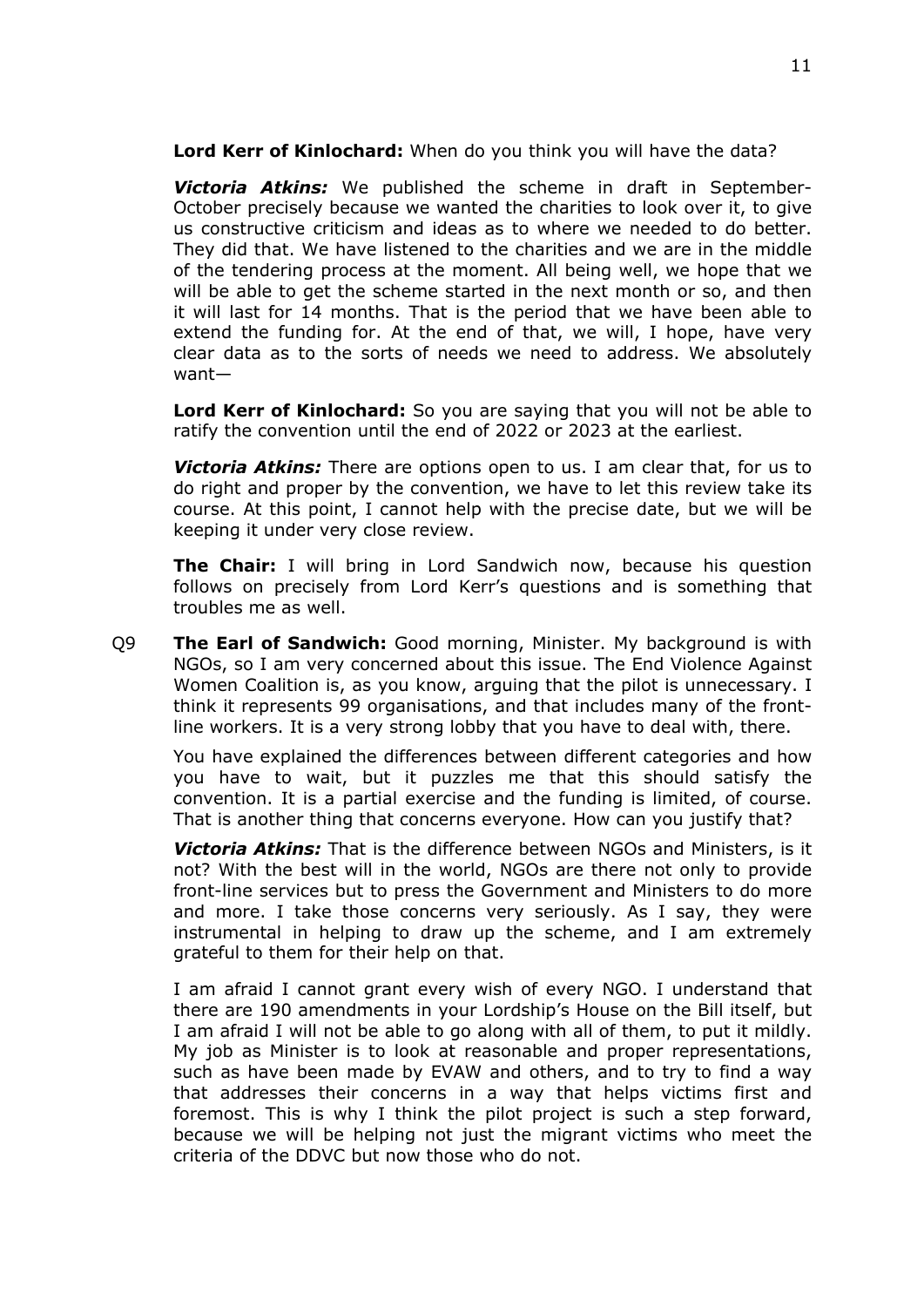**The Chair:** Can I clarify something? Lord Kerr interpreted what you were saying as meaning that, because of the determination to do the pilot you have explained why you want to do it, and that is a question mark the result will be that it will not be possible for the United Kingdom to ratify this convention until, I think he was suggesting, the end of 2022 even 2023. Is it chronologically right that the result of the pilot will be that we cannot ratify until that late date?

*Victoria Atkins:* We will keep all measures under review. We will have satisfied two of the three by the end of this year. We will have to keep Article 4(3) and so on for migrant women under review. It is a living document, as I see it. It is a living piece of work, and we will have to keep it—

**The Chair:** The convention is not a living document, but am I right—

*Victoria Atkins:* Importantly, I do see it as a living document. I appreciate that in strict legal terms it is not, but every step that we take, including the drafting of the VAWG strategy and the domestic abuse strategy later this year, is a further step not just to meeting the expectations of the convention but to exceeding them.

**The Chair:** I agree with those who talked about welcoming your passion for this, but is it factually right that, because of the pilot scheme, the United Kingdom will not be in a position to ratify this convention until 2022 or even 2023?

*Victoria Atkins:* There is a range of options open to us, but I have to put a Statement before Parliament that I am satisfied that we are meeting the criteria. It follows that there will be work on migrant victims that we have to comply with and that we have to undertake, but, as I say, we will keep this very much under review.

**The Chair:** I will take that as a yes then, Minister. Let me turn to Baroness Ludford, please.

Q10 **Baroness Ludford:** Minister, I am a Member of the House of Lords. Like Baroness Massey, I am a member of the Joint Committee on Human Rights. I am grateful to the committee for inviting me as a guest.

Like Baroness Massey, I was not on the JCHR when it produced its report on the convention in 2015, but your reply just now is likely to increase the frustration, which Baroness Liddell noted earlier, of the Secretary-General of the Council of Europe. As I think your colleagues in Government like to say, we may have left the EU but we have not left Europe, and, of course, we like to see ourselves as a leading member of the Council of Europe. The Government have confirmed, not least because of the trade and co-operation agreement with the EU, that we are committed to the Convention on Human Rights, so along with that there is great concern about the UK's non-ratification of the Istanbul Convention.

What impact has non-ratification of this convention had on the UK's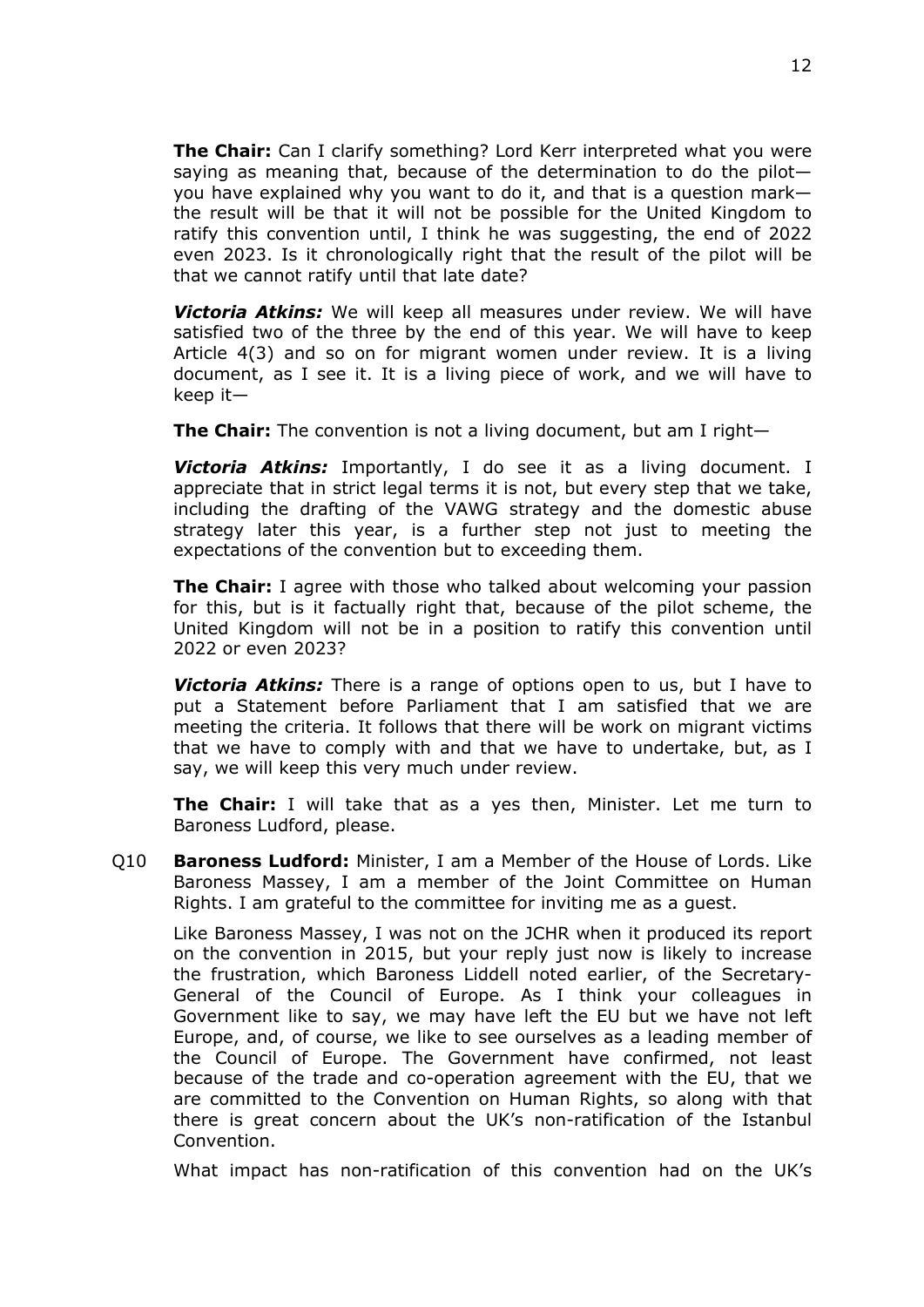ability to take a leadership role, perhaps not only in Europe but even in the world, in combating violence against women and girls?

*Victoria Atkins:* The United Kingdom is rightly viewed as a beacon of light for women's rights. The convention is not the only indicator of our commitment to expanding the rights of women and girls not just in our own country but across the world. Just recently, the Prime Minister appointed an international envoy to meet his determination to ensure that every girl in the world receives a quality education. That is just one example of the commitment we have overseas to ensuring the rights of women and girls.

We are very much involved in other means such as other international bodies; there is, for example, our leadership of the global Generation Equality Forum on ending gender-based violence. We are driving change through that organisation and we take a range of positive actions to tackle VAWG internationally, including in projects in our overseas posts.

I am not aware of any evidence that our not yet having ratified the convention, despite all our work to comply with it, has materially affected our leadership, but of course I am conscious that you are present at assemblies and meetings that I am not at. If there is any evidence that that is the case, I would be very interested to hear it.

**Baroness Ludford:** We understand that several Council of Europe member states that are not as progressive, perhaps, as the UK—these include Poland, Hungary, Slovakia and Bulgaria—have failed to ratify the Istanbul Convention or even plan to withdraw from it. There is a concern that the UK's failure to ratify, possibly even for a further two years, is setting a bad example, or at least is not a good example. Will it not rather embarrass the UK's international envoy if we cannot send a leadership message on this convention?

*Victoria Atkins:* We are very concerned about the thoughts and proposals put forward by some countries about the convention but also about women's rights more generally. I appreciate that I am not a Foreign Office Minister, but I would be cautious about drawing a line between our work to ratify the convention and some of the comments that have been made overseas, in parliaments and by certain Presidents. I would be a bit cautious about concluding that as flowing inevitably from it.

The fact that the UK is making such efforts to comply with the convention shows how seriously we take it. I am not aware of any evidence that some of the countries you have mentioned have referred to our nonratification thus far as supporting some of their wilder comments. Some people have made some very difficult comments in individual parliaments. We are working towards ratification. I hope that the committee can see from looking at the body of work that we have done in the last decade just how much commitment there has been not just to meeting the requirements of the convention but to exceeding them in many instances.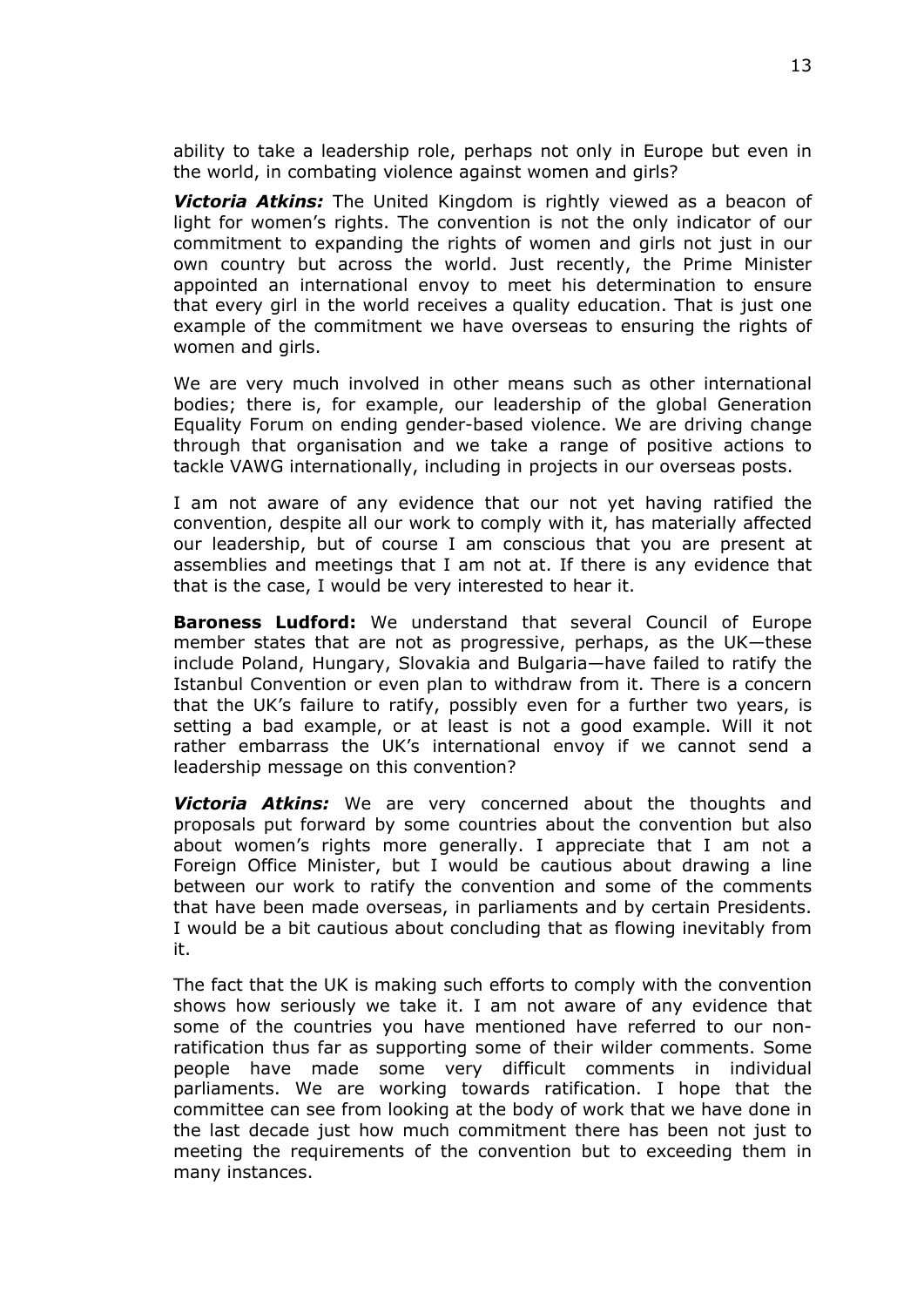There are three areas left. I hope that in the meetings that Baroness Ludford has referred to we are emphasising that is just the list of three, two of which are in the process of being legislated on. On the third, we are doing positive work to help the victims. It must surely be our goal to help women and girls on the ground with the issues they are facing from violence against them and that has been our approach throughout.

Q11 **Lord Watts:** The Government say that they are committed to the convention, yet the convention was signed in 2012 and the recommendations from the Joint Committee were in 2015, which very much puts Britain in the second division in leading the way to address these issues.

Although the legal implications are difficult, what has stopped the Government from providing special services for victims of violence and making progress on committing to services for honour-based crimes and increasing the education on these issues? Those things could have been addressed far better than they have been. Would you accept that the Government need to do a lot more about these issues, even while they are waiting to address the issue of when they should sign the convention?

*Victoria Atkins:* If I may, I will take your Lordship back to the Bill. On specialised local services, your Lordship will be aware that Part 4 of the Bill was added in the third iteration. It places a new statutory duty on tier 1 local authorities and includes the setting up of local partnership boards whereby local commissioners will have to get around the table with victims and specialist organisations to address the needs of people living in safe accommodation.

At the moment, someone who is, for example, a victim of domestic abuse and is fleeing her home with her adult children, may be refused admission to a refuge because refuges are entitled to refuse admission to male adults if they meet the criteria under the 2010 Act. Those people are often put into safe accommodation to ensure they are all housed.

This duty requires local authorities to provide specialist services to everyone, whether they are in a refuge or in other forms of safe accommodation. The Bill very much deals with that and it was widely welcomed at the time it was introduced.

**Lord Watts:** I accept that it was widely well received, but we have had a chance to put these services in place since 2012. It is an awfully long time for the Government to hide behind the fact that they have not signed the convention. They could have provided the services years ago.

*Victoria Atkins:* We put into law the offence of coercive controlling behaviour in 2015. We introduced the Domestic Abuse Bill in 2018-19. It has taken work for the Bill to be as important and as game-changing as it is. Very recently, I sat in on an international conference held by the designate Domestic Abuse Commissioner. She was very much welcomed by her international counterparts. Some of the steps we have taken will change how domestic abuse victims are treated and looked after in this country.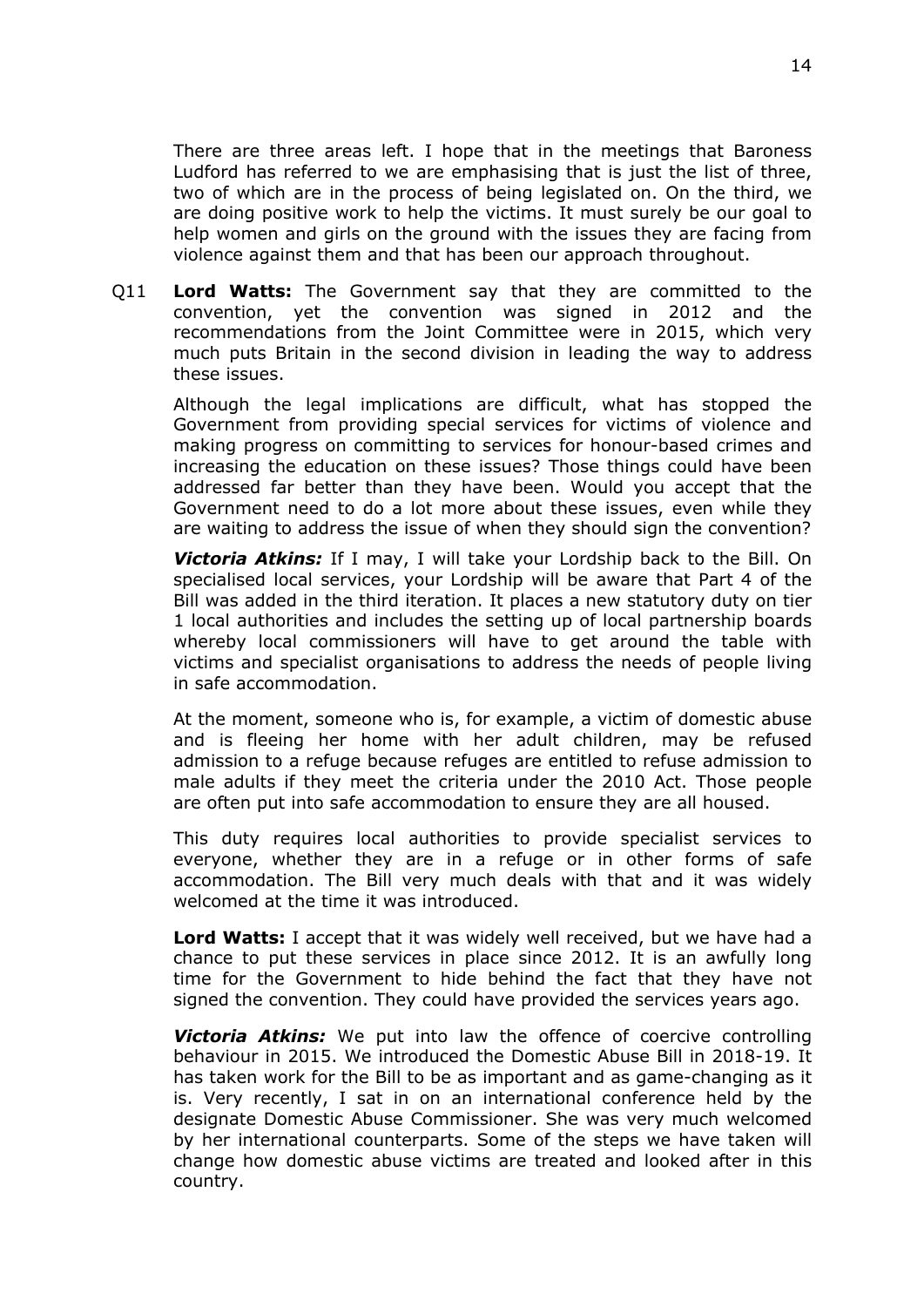On the issue of so-called honour-based abuse, I will not repeat what I have already set out to the committee, but a lot has been done to strengthen legislation on forced marriage, FGM and other types of socalled honour-based abuse. I would like us to have a debate about whether we should continue to use that phrase in the new Violence Against Women and Girls strategy. Do we feel that we have got to a stage where we no longer have to refer to the motivations of the perpetrators in describing that type of crime? I welcome the debate. It is the sort of debate we should be engaging all parts of society in. A huge amount of work has been going on.

To reassure your Lordship on forced marriage and FGM protection orders, which go much further than the convention requires, 2,661 forced marriage protection orders and 644 FGM protection orders have been made as of September last year. So I gently push against the idea that we have not been acting in accordance with the convention, because we absolutely have been doing so, but we have to do this before we can ratify.

**The Chair:** Thank you very much indeed, Minister. We have two or three questions more, and I want to try to get through them because I promised to let you get away, but also to let you have time to make any concluding remarks.

Q12 **Lord Foster of Bath:** Thank you very much for being with us, Minister, and for your obvious passion and desire to make progress on this issue.

You have stressed, on a number of occasions now, that there are three areas where progress needs to be made to ensure we meet the requirements of the convention. Can I suggest to you that there is a fourth area? The convention requires the adequate provision of refuges, yet the evidence suggests that we are currently not achieving that. I am well aware of the recently introduced £40 million, which was very welcome, but it does not provide any more for refuges. I am well aware of the measures imposed on local councils for social housing and so on, but again they do not address the specific issue of refuge spaces for women and children who require that type of support.

Can you tell us whether it is your belief, unlike Women's Aid and other organisations that would not share it, that we are adequately meeting the requirements of the convention for refuge spaces?

*Victoria Atkins:* This is a question that MHCLG Ministers look at every week. We keep a running tally of refuge spaces with the help of Women's Aid, Refuge and other organisations critical to the provision of refuge spaces. We know that coverage is not consistent across the country. In a given week, there may be perhaps 70 unfilled spaces, but we know that they might not provide coverage if they are not in the right place or if they have particular requirements that do not meet the needs of, let us say, a victim who is fleeing with adult children or a LGBT+ victim or a male victim. That is why the tier 1 duty is so important. The requirements in that duty will very much help to answer some of those legitimate concerns.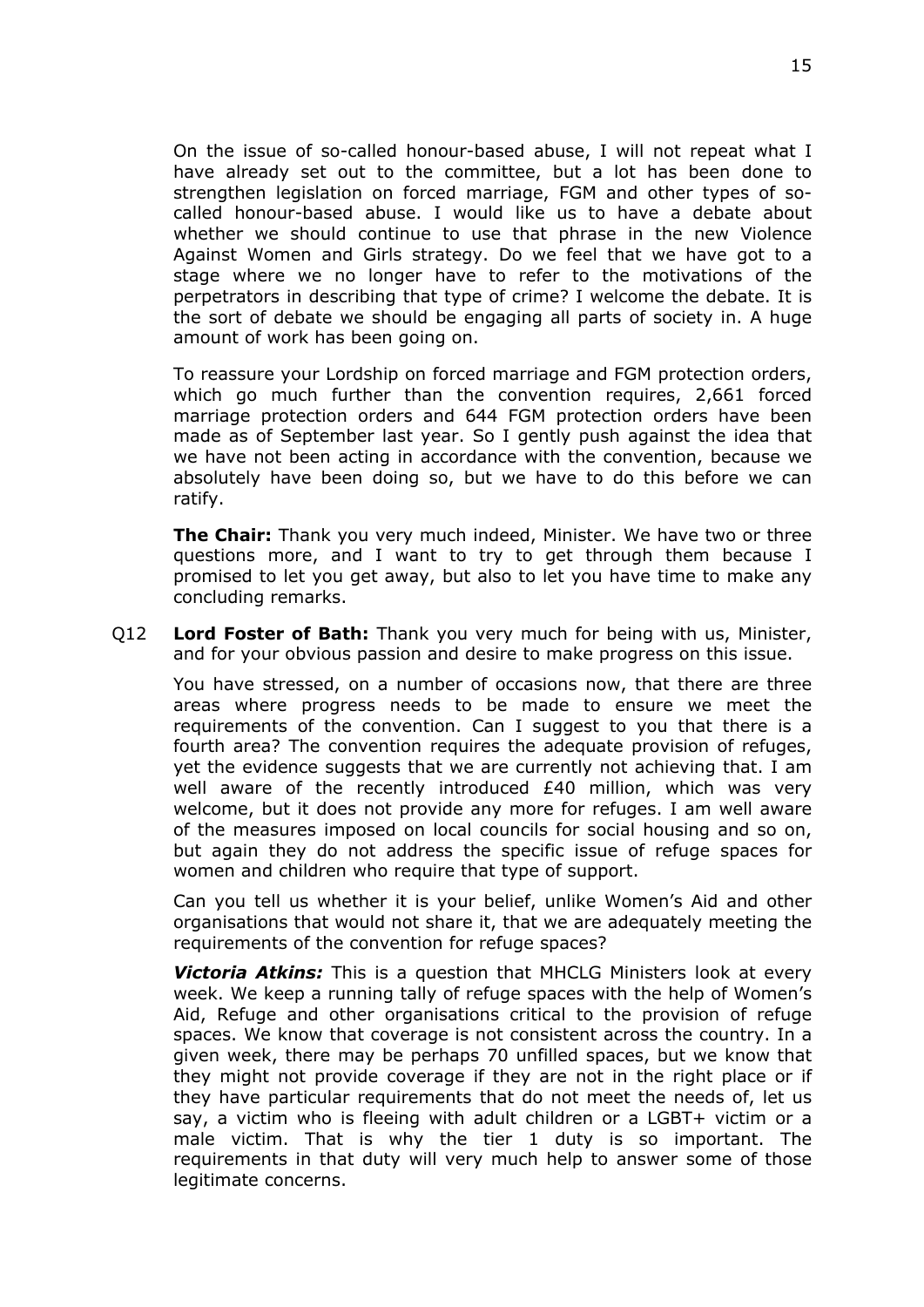During the pandemic we have been very careful to try to help boost the number of refuge spaces, and MHCLG has seen just shy of 1,900 further spaces during this time. In some cases, of course, it is absolutely essential that a woman flees for her own safety and that of her children, but where it is safe and possible, I would very much like us to be talking about stopping the perpetrator from—

**Lord Foster of Bath:** Minister, time is short. I genuinely appreciate the measures that are being taken. One can argue whether sufficient funds are being made available to local authorities to meet the duty placed upon them, but leaving that aside for a minute, there is a very simple question. As Minister with responsibility for this, do you believe that we are currently meeting the refuge requirements as laid out in the convention and therefore that it is not an additional area that prevents us from signing?

*Victoria Atkins:* As I say, the duty set out in the Bill will help us to further our meeting of that requirement. I am very alive to the concerns that the sector expresses. We watch the provision of places very carefully. I believe the Bill helps us to underline our commitment to those refuge spaces.

**Lord Foster of Bath:** I am not sure I heard a yes or a no to my question as to whether you believe we are meeting the requirements or whether we are progressing towards the requirement.

*Victoria Atkins:* I do not have the specific wording of the article before me, but I am content that over the last 10 years we have invested in refuge spaces. We have seen something like a 10% increase in refuge spaces. We know that this can be a very dynamic situation. Just as we saw an increase in the number of calls to helplines during the pandemic, we would expect to see an increase in referrals to refuges and we have prepared for that. I do not believe this is a situation where we can say, "This number will satisfy all domestic abuse referrals in this week for the next year". I do not believe it is as static as that. We know from the evidence that it is not. I am conscious that we want this national duty on tier 1 local authorities to meet those needs.

**The Chair:** I am conscious of how short our time is, so if after this session, Minister, you or your office want to send anything further to us on that in writing, we would be very happy to receive it. Let me go to Lord Oates.

Q13 **Lord Oates:** May I say at the beginning that because I have to take my partner to a hospital appointment, I may switch off my camera, but I will still be listening to you.

Back in October, the Government announced that they were going to run separate strategies for violence against women and girls and domestic abuse. As you will know, quite a few stakeholders have expressed their concern about this. Could you explain the justification?

*Victoria Atkins:* Yes. I hope everything is all right.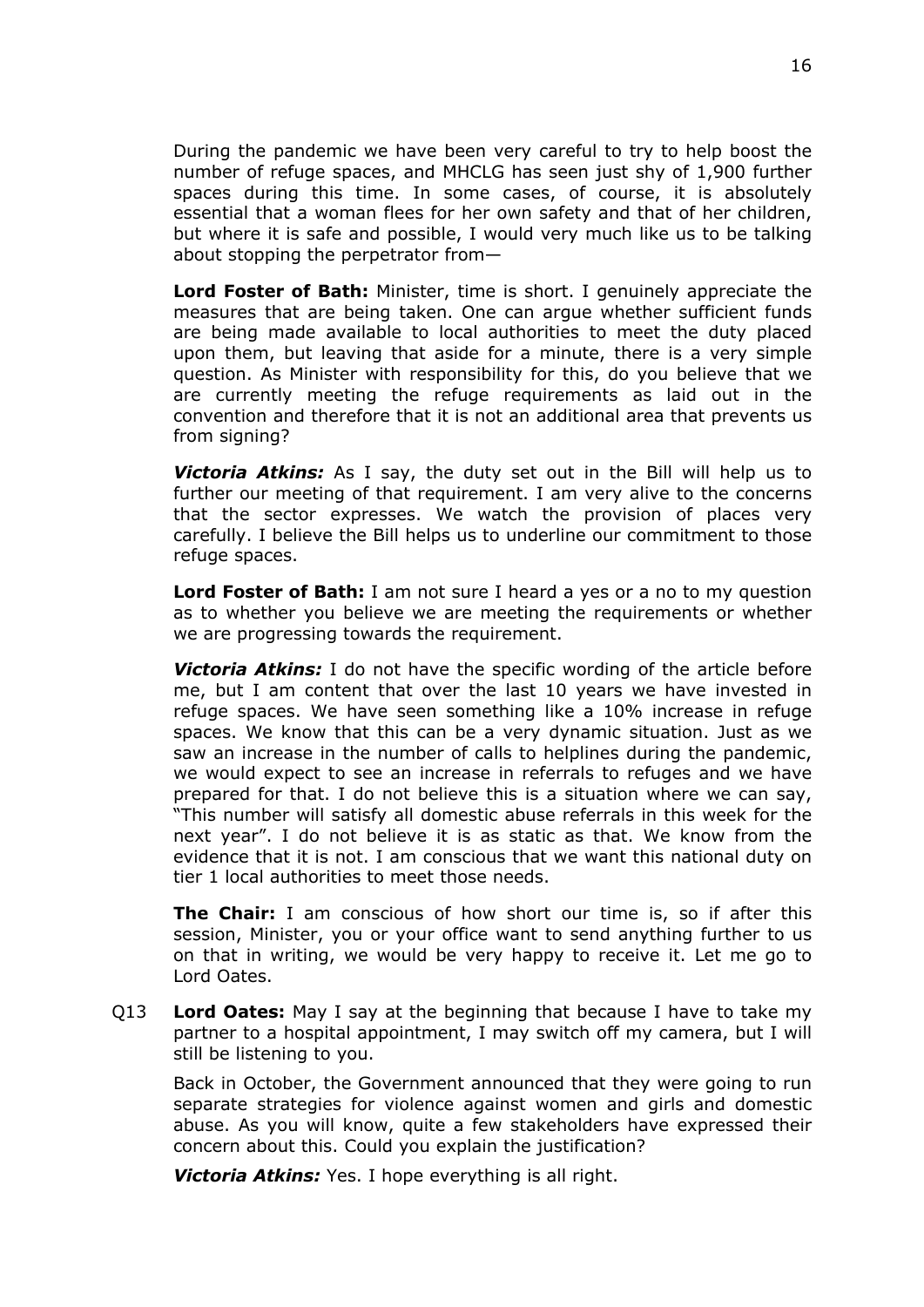This is a real opportunity for us to reflect on what we have done thus far but also to try to build a strategy and a sense of purpose for the next decade. Until the previous VAWG strategy ended in 2020, we had one catch-all strategy for all forms of violence against women and girls. That was absolutely right; the 2016 strategy was a very good piece of work and we have achieved a great deal. We are now in a very different place in our approaches to tackling VAWG and DA than we were even a couple of years ago.

Domestic abuse is the highest harm, highest volume crime we have to deal with and I think it deserves its own strategy. It affects 2.3 million adult victims as well as the children living in those households. We know that, in any given year, quite a large proportion of the national homicide rate is defined as domestic homicide. I believe that we need to bring all the energy and commitment that we have through the Bill into a standalone strategy so that we are giving that very high volume, high harm type of crime the emphasis it deserves.

Having said that, I would also like to bring some of the light and scrutiny that has come forward on DA to other forms of VAWG. The idea behind having the two strategies is that we get two bites of the cherry, two national strategies dealing with crimes that disproportionately affect women and girls. We will be very clear. I have listened carefully to the concerns of the sector.

The two strategies sit alongside each other. They complement each other, and there will be cross-references between the two. We are clear, for example, that sexual violence can be a form of DA; it is in Clause 1 of the Bill, after all. I want that same focus and attention to be brought to sexual violence, FGM, forced marriage and the other forms of violence against women and girls that we know about.

I also want us to update the strategy. We know that perpetrators are using tech more and more now to continue their abuse. There are different ways of abusing—cyber flashing is an example—and the strategy has to reflect that. In the call for evidence for the Violence Against Women and Girls strategy—if you are able to publicise it in your networks, I would be so grateful—we will bring in the public to tell us what they are experiencing. A public survey is being disseminated widely, through the arms of government, the Armed Forces, councils, universities, FE colleges and the NHS. We have a specific, very carefully drafted survey for victims and survivors who will work through the survey, if they are able to, with specialist charities to ensure that the process does not distress them in any way. We have focus groups to ensure that we are reaching parts of the society that perhaps we are not ordinarily very good at reaching, including for example disabled victims. We also have an Ipsos MORI survey to provide a backstop to the views that we are gathering.

With all that, we will be in a position to draft the VAWG strategy. First, we want to publish the VAWG strategy. The DA Bill is ticking along in the House of Lords. It will get Royal Assent. We will them publish the DA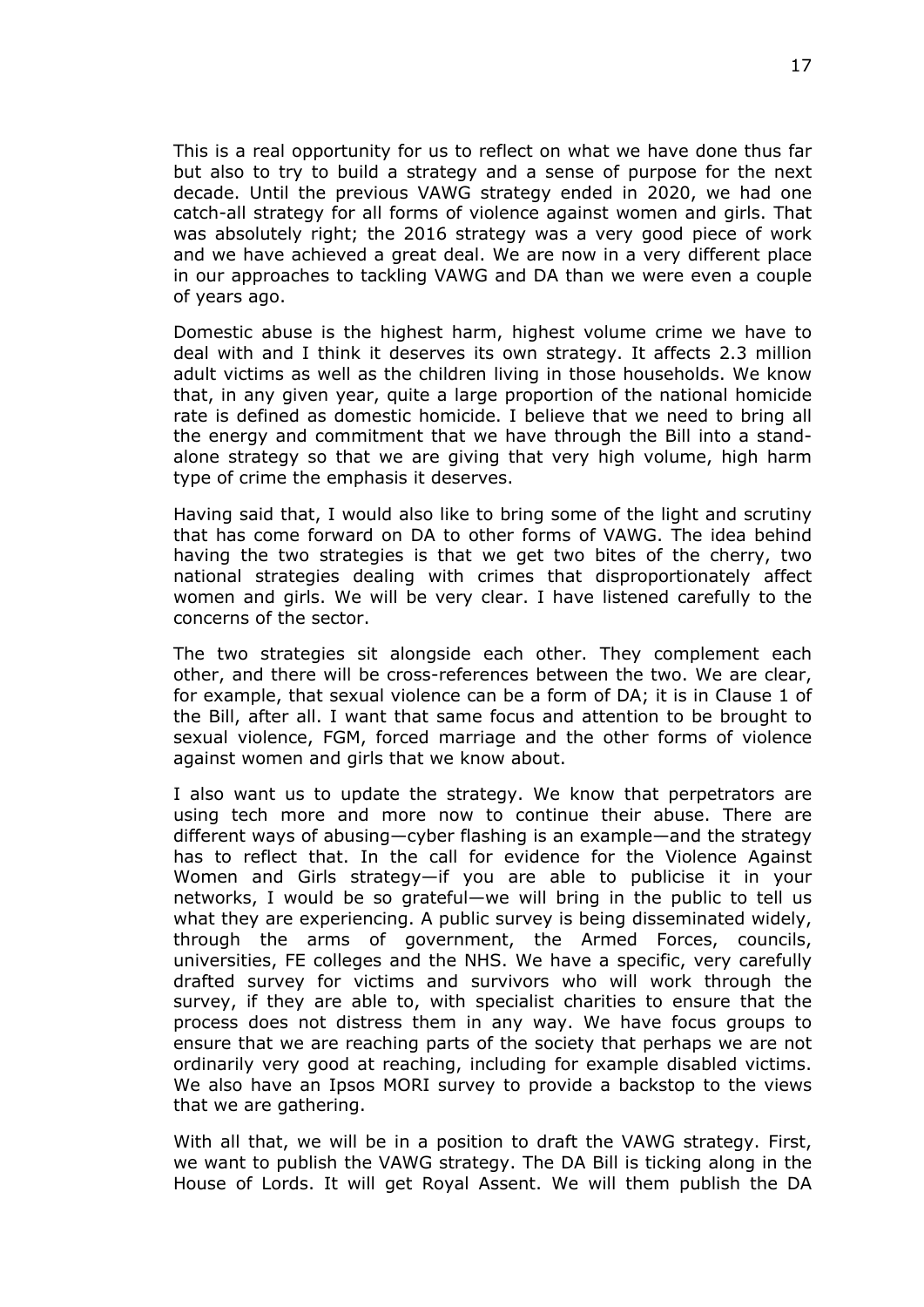strategy in the summer. This is in no way an attempt to de-gender these crimes, which I have heard one or two people are concerned about. It is not an attempt to separate them out. We want this focus on both strategies so that local commissioners have good guidance as to what they should be doing on the ground.

**The Chair:** One last guest member wants to ask you a question, and then I will ask you for any last comments in conclusion.

Q14 **Baroness Massey of Darwen:** Thank you. I will be very quick. My question is about the issue of violence in teenage relationships and addressing that in relationships and sex education in schools.

Three quick points. The Government state that it is the duty of the child protection system to deal with the abuse of children under the age of 16, as you well know. Teenage relationships are not defined in any statutes and there is a postcode lottery of specialist services for teenagers. It seems to me that the issue of educating young people to be aware of healthy relationships, or non-healthy relationships, is absolutely crucial. I appreciate that the Government introduced statutory relationships and sex education last September.

Do you have any comments about this? It is an issue that will come up in the Domestic Abuse Bill—I have an amendment on it—and I think it came up in the Commons as an amendment as well. A quick comment, please. It is an issue that we should bear in mind.

*Victoria Atkins:* Thank you for that. This was the source of much debate internally in the Home Office and in the House of Commons. We settled on having the age of 16 as the date in statute because, as you rightly say, we were very mindful of the very strict and strong powers that exist on safeguarding children under the Children Act and other mechanisms and we did not want any confusion.

The Joint Committee also raised the issue of teenage relationships. We have to find ways of reaching young people who are facing the abuse that you have described. You are absolutely right, of course: mandatory education will help a lot, and help not just girls but boys, to understand what is healthy. Sadly, I see in some of my gang work huge misunderstanding about what is healthy. Education is absolutely critical.

On the definition, we have, after much thought, settled upon the age of 16 as the minimum age, but that does not mean to say that we cannot tackle teenage relationships. We have a specific campaign in the Home Office, Disrespect NoBody, which helped get across the message about what is healthy. Operation Encompass is a wonderful scheme where the police and the schools work very closely together. I believe that as time goes on there will be a greater understanding of what is and is not acceptable in relationships.

Q15 **The Chair:** Minister, I want to give you an opportunity to make any concluding remarks you want to make. In doing so, are you able to say anything further about the issue that has been troubling me, and you have also heard it from colleagues? It is that you need the pilot scheme,